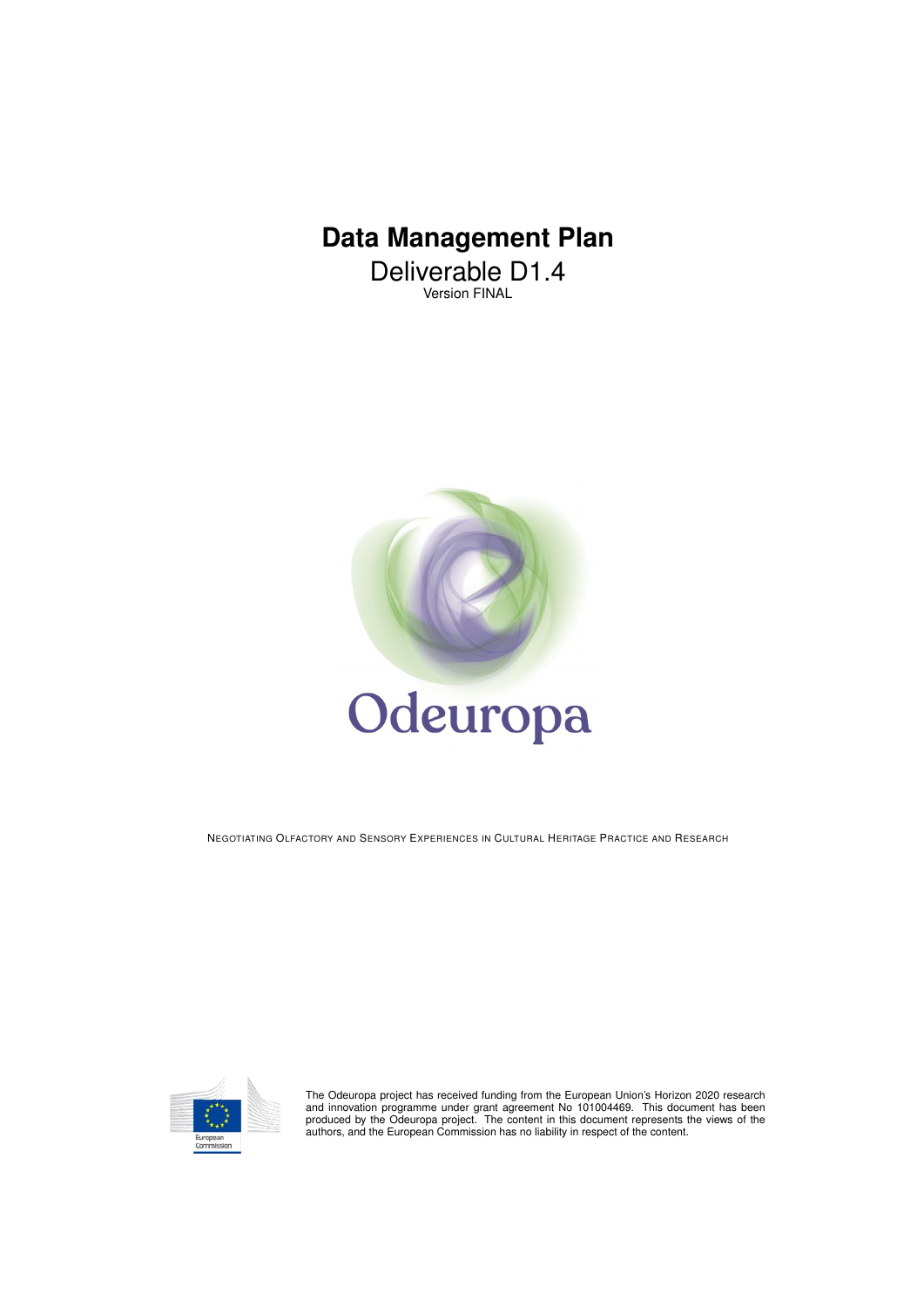| <b>Grant Agreement No.</b>                                                            | 101004469                                                                                                                                     |  |  |  |  |
|---------------------------------------------------------------------------------------|-----------------------------------------------------------------------------------------------------------------------------------------------|--|--|--|--|
| <b>Project Acronym</b>                                                                | <b>ODEUROPA</b>                                                                                                                               |  |  |  |  |
| <b>Project full title</b>                                                             | Negotiating Olfactory and Sensory Experiences                                                                                                 |  |  |  |  |
|                                                                                       | in Cultural Heritage Practice and Research                                                                                                    |  |  |  |  |
| <b>Funding Scheme</b>                                                                 | H2020-SC6-TRANSFORMATIONS-2020                                                                                                                |  |  |  |  |
| <b>Project website</b>                                                                | http://odeuropa.eu/                                                                                                                           |  |  |  |  |
|                                                                                       | Prof. Dr. Inger Leemans                                                                                                                       |  |  |  |  |
| <b>Project Coordinator</b>                                                            | <b>KNAW Humanities Cluster</b>                                                                                                                |  |  |  |  |
|                                                                                       | Email: inger.leemans@huc.knaw.nl                                                                                                              |  |  |  |  |
| <b>Document Number</b>                                                                | Deliverable D1.4                                                                                                                              |  |  |  |  |
| <b>Status &amp; version</b>                                                           | <b>FINAL</b>                                                                                                                                  |  |  |  |  |
| <b>Contractual date of delivery</b>                                                   | <b>June 2021</b>                                                                                                                              |  |  |  |  |
| Date of delivery                                                                      | 30 June 2021                                                                                                                                  |  |  |  |  |
| <b>Type</b>                                                                           | Report                                                                                                                                        |  |  |  |  |
| <b>Security (distribution level)</b>                                                  | <b>Public</b>                                                                                                                                 |  |  |  |  |
| <b>Number of pages</b>                                                                | 15                                                                                                                                            |  |  |  |  |
| WP contributing to the deliverable                                                    | WPI                                                                                                                                           |  |  |  |  |
| <b>WP responsible</b>                                                                 | WP <sub>1</sub>                                                                                                                               |  |  |  |  |
| <b>EC Project Officer</b>                                                             | <b>Hinano Spreafico</b>                                                                                                                       |  |  |  |  |
| <b>Authors: Ronald Sluijter</b> <sup>1</sup>                                          |                                                                                                                                               |  |  |  |  |
|                                                                                       | <b>Internal reviewers:</b> Sara Tonelli, <sup>2</sup> Peter Bell, <sup>3</sup> Mathias Zinnen <sup>3</sup> , Cecilia Bembibre, <sup>4</sup> , |  |  |  |  |
|                                                                                       | Arno Bosse, <sup>1</sup> William Tullett, <sup>5</sup> Inger Leemans, <sup>1</sup> Raphael Troncy, <sup>6</sup> Marieke van Erp <sup>1</sup>  |  |  |  |  |
| Affiliations (1) KNAW, (2) FBK, (3) FAU, (4) UCL, (5) ARU, (6) EUR                    |                                                                                                                                               |  |  |  |  |
| <b>Keywords: Data Management</b>                                                      |                                                                                                                                               |  |  |  |  |
| Abstract: Data Management Plan for the Odeuropa project. As a participant in the      |                                                                                                                                               |  |  |  |  |
| Open Research Data Pilot, Odeuropa endorses the objectives of the European Com-       |                                                                                                                                               |  |  |  |  |
| mission to improve and maximise access to and re-use of research data generated by    |                                                                                                                                               |  |  |  |  |
| Horizon 2020 projects. In this Data Management Plan, we aim to provide a complete     |                                                                                                                                               |  |  |  |  |
| overview of the data collected and generated in the Odeuropa project, and the mea-    |                                                                                                                                               |  |  |  |  |
| sures we take to meet the FAIR-principles. We follow the template of the Horizon 2020 |                                                                                                                                               |  |  |  |  |
| FAIR Data Management Plan to increase compliance with the EU's data requirements.     |                                                                                                                                               |  |  |  |  |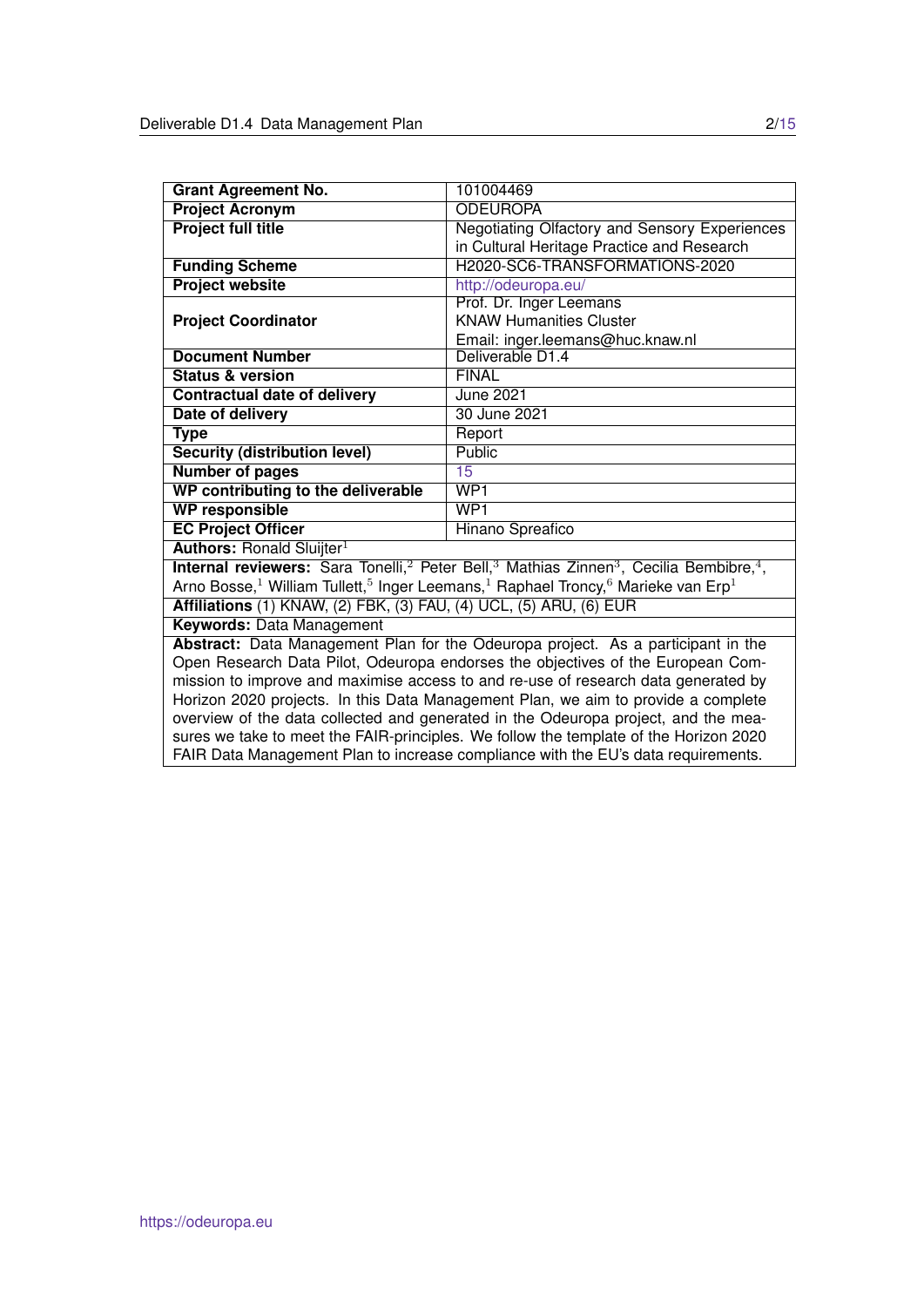## <span id="page-2-0"></span>**Table of Revisions**

| <b>Version</b> | Date         | <b>Description and reason</b>                                     | By                                                                                                                                                                               | <b>Affected sections</b> |
|----------------|--------------|-------------------------------------------------------------------|----------------------------------------------------------------------------------------------------------------------------------------------------------------------------------|--------------------------|
| 0.1            | May 2021     | Started with black document and created<br><b>Ronald Sluijter</b> |                                                                                                                                                                                  | All                      |
| 0.2            | June 2021    | Revised version                                                   | Sluijter,<br>Ronald<br>Sara Tonelli, Pe-<br>ter Bell, Mathias<br>Cecilia<br>Zinnen,<br>Bembibre, Arno<br>William<br>Bosse.<br>Tullett,<br>Raphael<br>Troncy,<br>Inger<br>Leemans | All                      |
| 1.0            | 30 June 2021 | approval by project manager                                       | Marieke van Erp                                                                                                                                                                  |                          |

## **Executive Summary**

As a participant in the Open Research Data Pilot, Odeuropa endorses the objectives of the European Commission to improve and maximise access to and re-use of research data generated by Horizon 2020 projects. In this Data Management Plan we aim to provide a complete overview of the data collected and generated in the Odeuropa project, and the measures we take to meet the FAIR-principles. We follow the template of the Horizon 2020 FAIR Data Management Plan to increase compliance with the EU's data requirements.

## **Contents**

|       | 3<br><b>Table of Revisions</b>                                                                                                                                    |                       |  |  |  |  |  |
|-------|-------------------------------------------------------------------------------------------------------------------------------------------------------------------|-----------------------|--|--|--|--|--|
| 1     | <b>Data Summary</b>                                                                                                                                               | 4                     |  |  |  |  |  |
|       | 2 FAIR data<br>Making data findable, including provisions for metadata 8<br>2.1<br>$2.2^{\circ}$<br>2.3<br>2.4 Increase data re-use (through clarifying licences) | 8<br>- 9<br>10<br>-11 |  |  |  |  |  |
| 3     | <b>Allocation of resources</b><br>12                                                                                                                              |                       |  |  |  |  |  |
|       | 12<br>4 Data security                                                                                                                                             |                       |  |  |  |  |  |
| $5 -$ | <b>Ethical aspects</b>                                                                                                                                            | 13                    |  |  |  |  |  |
| 6     | <b>Other issues</b>                                                                                                                                               | 13                    |  |  |  |  |  |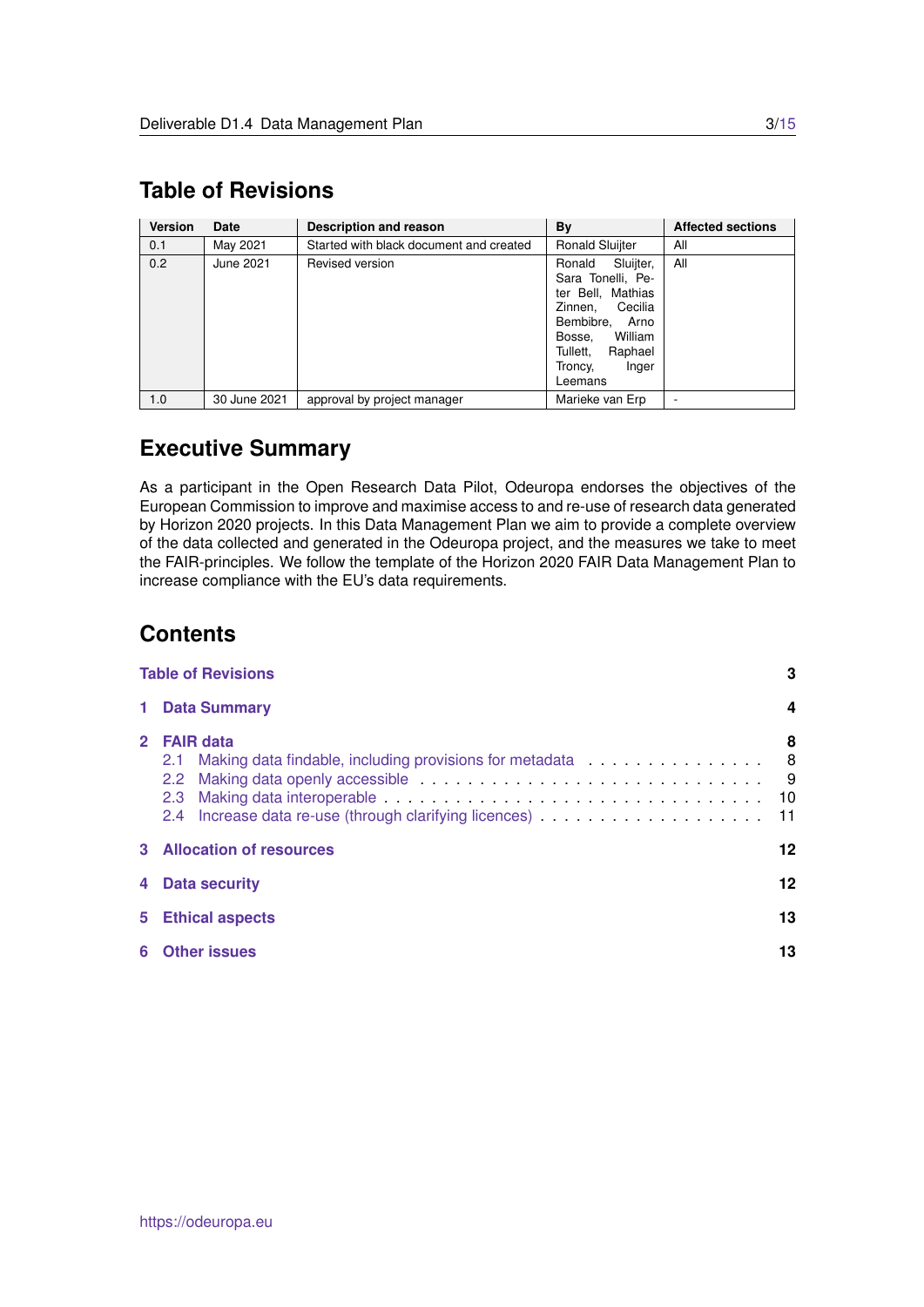### <span id="page-3-0"></span>**1 Data Summary**

*What is the purpose of the data collection/generation and its relation to the objectives of the project?*

Data collection and generation are the foundations of the objectives of the Odeuropa project. We use recent advances in deep learning-based computer vision and natural language processing methods to identify scent and smell references in different image and text data sets spanning three centuries and seven European languages. The extracted references are linked and consolidated through semantic web techniques and heritage science vocabularies/taxonomies into the European Olfactory Knowledge Graph, which will then be interpreted and contextualised as storylines by cultural history research. The storylines will be narrated to the public through demonstrators and olfactory museology, while measuring the impact of these activities, and developing policy plans for the recognition, protection and preservation of olfactory heritage.

#### *What types and formats of data will the project generate/collect? Will you re-use any existing data and how?*

**Images and annotations (WP2)**: we will collect images from various (early) modern European digital collections: Dokumentationszentrum für Kunstgeschichte - Bildarchiv Marburg (2) Million images), [Joconde](https://www.culture.gouv.fr/Sites-thematiques/Musees/Les-musees-en-France/Les-collections-des-musees-de-France/Joconde-catalogue-collectif-des-collections-des-musees-de-France) (408k images), [Rijksmuseum](https://www.rijksmuseum.nl/nl/zoeken) (675k images), [RKD](https://rkd.nl/nl/) (254k images), [Zeri](https://fondazionezeri.unibo.it/en/photo-archive/zeri-collection) (290k images), [Ambrosiana,](https://www.ambrosiana.it/en/discover/) [Artstor,](https://www.artstor.org) [Ashmolean,](https://collections.ashmolean.org) [British Museum,](https://www.britishmuseum.org/collection) [Europeana,](https://classic.europeana.eu/portal/nl/collections/art) [Galleria Borgh](https://galleriaborghese.beniculturali.it/en/il-museo/la-collezione/)[ese,](https://galleriaborghese.beniculturali.it/en/il-museo/la-collezione/) [NGAWashington,](https://www.nga.gov/collection/collection-search.html) [Omniart,](https://vistory-omniart.com) [Princeton Art Museum,](https://artmuseum.princeton.edu/collections) [Prometheus,](https://prometheus-bildarchiv.de/en/prometheus/index) [Reunion des Musees Na](https://www.rmngp.fr)[tionaux,](https://www.rmngp.fr) [SLUB Dresden,](https://digital.slub-dresden.de/kollektionen) [SMB Berlin,](https://www.smb.museum/en/museums-institutions/collections) [Stadel Museum,](https://sammlung.staedelmuseum.de/en) [Warburg Institute,](https://warburg.sas.ac.uk/library-collections) [National Museum Slove](https://www.nms.si/en/collections)[nia.](https://www.nms.si/en/collections) Under art historical guidance we select the most promising images from these corpora from an olfactory perspective through a partly manual, partly automatic process. The smell-related areas of these images will be annotated, first manually and later machine-supported, with terms derived from the Taxonomy of Olfactory Phenomena in Images (see below, **'Taxonomies'**). If available, we also use existing metadata at image level for this task, which will first be standardized. The result is a deeply annotated database of images containing olfactory components.

**Texts and annotations (WP3)**: we will collect texts from extensive historical open access digitized text collections covering different domains such as art, history, medicine, and travel narratives, with a main focus on Europe from the 17th to the 20th century, and across seven different languages: English (Anteriosis / TCP (including [EEBO,](https://quod.lib.umich.edu/e/eebogroup/) [ECCO\)](https://www.gale.com/intl/primary-sources/eighteenth-century-collections-online), [The Helsinki Corpus of English](http://icame.uib.no/hc/) [Texts,](http://icame.uib.no/hc/) [Zurich English Newspaper Corpus,](https://varieng.helsinki.fi/CoRD/) [Old Bailey Criminal Records,](https://www.oldbaileyonline.org) [Archer,](https://www.projects.alc.manchester.ac.uk/archer/) [Early modern](https://www.earlymoderntexts.com) [Philosophy,](https://www.earlymoderntexts.com) [Wellcome Trust collections\)](https://wellcomelibrary.org/collections//), Dutch [\(DBNL,](https://www.dbnl.org) [Delpher,](https://www.delpher.nl) [Nederlab,](https://www.nederlab.nl/onderzoeksportaal/?action=verkennen) [Notary Archives,](https://transkribus.eu/r/amsterdam-city-archives/#/) [Ceneton\)](https://www.let.leidenuniv.nl/Dutch/Ceneton/), French [\(ARTFL,](https://artfl-project.uchicago.edu) [Mapping the Republic of Letters\)](http://republicofletters.stanford.edu), German [\(Deutsches Textarchiv\)](https://www.deutschestextarchiv.de), Italian (LiberLiber, InternetCulturale), Slovenian [\(IMP Language Resources for historical Slovene,](https://nl.ijs.si/imp/index-en.html) [eZISS\)](http://nl.ijs.si/e-zrc/), Latin (Cameno, [Nova Scientia\)](https://www.uibk.ac.at/projects/noscemus/), Multiple Languages [\(Hathitrust,](https://www.hathitrust.org) [ProjectGutenberg,](https://www.gutenberg.org) [Wik](https://wikisource.org/wiki/Main_Page)[iSource,](https://wikisource.org/wiki/Main_Page) [Epistolarium\)](http://ckcc.huygens.knaw.nl/epistolarium/). Domain specialists select the most promising texts from these corpora from an olfactory perspective. The texts are reformatted and normalised to fit our natural language processing pipelines. The selected texts will be manually annotated according to a previously drawn annotation scheme, containing both the olfactory terms based on the multilingual taxonomy of olfactory information (see below, **'Taxonomies'**) and variables connected to olfactory 'events' (e.g. source of smell, quality, perceiver, etc.) (**see Deliverable 3.1**). These manually created benchmarks are the basis of semi-supervised and self-supervised approaches to extract olfactory information from the larger text corpora.

**Taxonomies (WP2-3-4)**: Both the work on the images and the texts will deliver a taxonomy. The Taxonomy of Olfactory Phenomena in Images is mapped with the vocabularies used in existing image databases such as [ImageNet](https://www.image-net.org) (See also Deliverable D2.1). The Multilingual Taxonomy of Olfactory Phenomena in Texts is compiled by revising and merging existing olfactory lexicons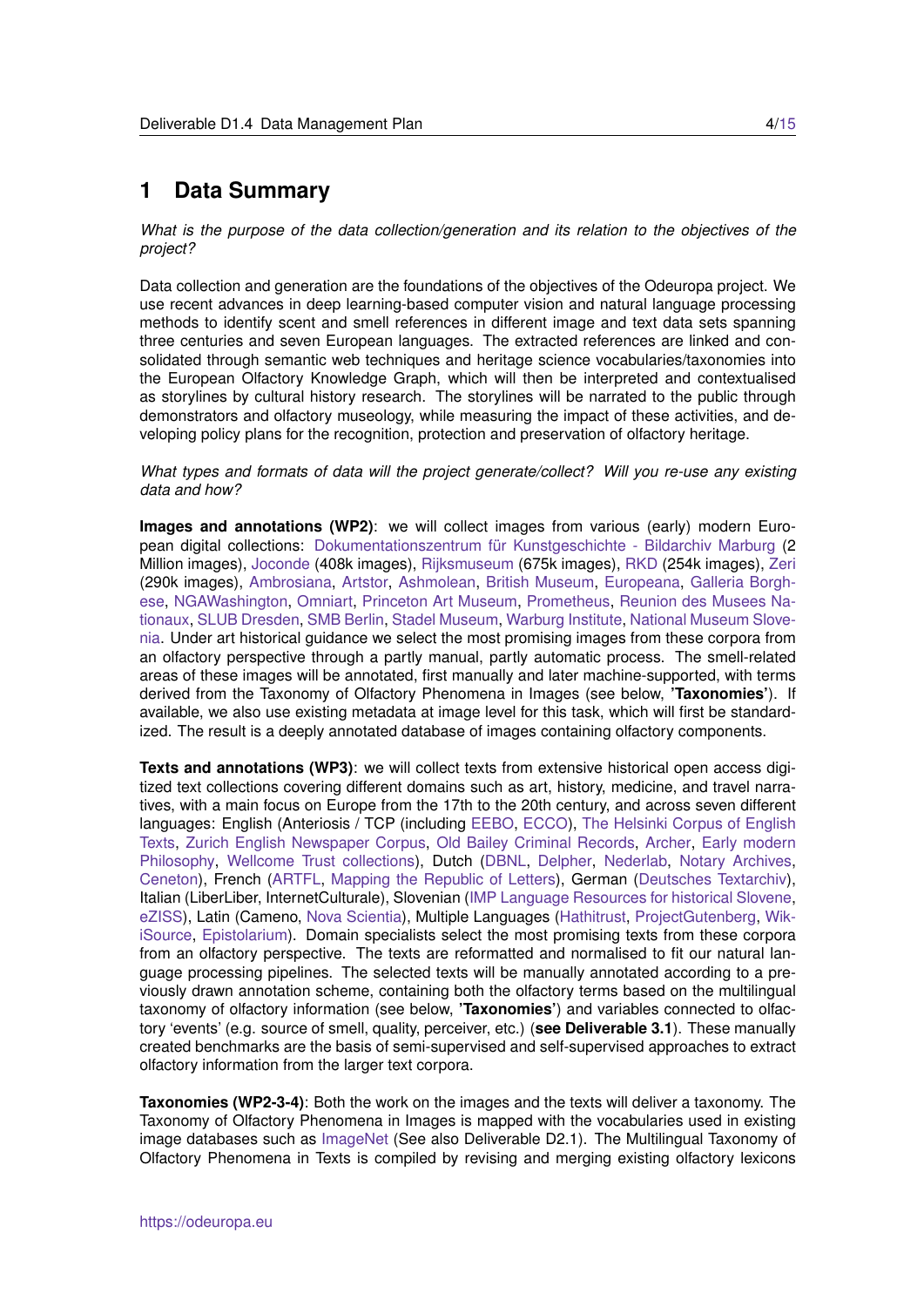and general lexicons such as [WordNet](https://wordnet.princeton.edu) as a starting point. This taxonomy is likely to be further enriched by the process of information extraction from the text, as this will yield more olfactory terms. The first version of the taxonomy is described in Deliverable D3.1.

**Knowledge graph (WP4)**: The structured information extracted from the images and texts through computer vision and natural language processing methods will be harmonised, aligned with the appropriate ontologies, and stored as semantic data into the European Olfactory Knowledge Graph. To accomplish this, we will implement a semantic model best suited for representing olfactory information in the knowledge graph following Semantic Web and Linked Data principles. The European Olfactory Knowledge Graph merges the different Odeuropa perspectives on olfactory experiences—art historical and cultural perspectives from the automatically analysed images and texts, as well as the chemical analyses and museological perspectives—in a data structure (model, taxonomies, vocabularies). It will represent these different perspectives on olfactory classification together with their provenance, including the temporal and spatial dimensions of their sources. As there are currently no data models that adequately describe the different perspectives on olfactory information and heritage, we will adapt the [CIDOC-CRM](http://www.cidoc-crm.org) ontology and its [CRMSci](http://www.cidoc-crm.org/crmsci/home-1) extension with (in the first instance) mappings to the [Europeana Data Model](https://pro.europeana.eu/page/edm-documentation) and [Linked](https://linked.art) [Art ontologies.](https://linked.art) Other cultural heritage ontologies, such as [ArCo](http://wit.istc.cnr.it/arco) may also be drawn on pending further review. The data model will also benefit from controlled vocabularies and taxonomies describing the different aspects of olfactory information. These will be mapped via the widely-used [SKOS](https://www.w3.org/2004/02/skos/) ontology to maximise re-use.

**Encyclopaedia of Smell Heritage (WP5)**: Domain specialists will produce a 120-entry online Encyclopaedia of Smell Heritage, arranged according to a series of storylines containing key smells, smell identities, fragrant sites, smell feelings, smell practices, and key noses. The storylines are based on research in academic literature and on the collected, enriched and linked data in the knowledge graph.

### **Demonstrators**

The project will deliver three demonstrators:

- **Image retrieval and visualization** A Jupyter notebook-based demonstrator,<sup>[1](#page-4-0)</sup> written in Python, to search through the Taxonomy of Olfactory Phenomena in Images and the annotated image data, and map the images according to similarities in visual appearance and olfaction.
- **Demonstrator to explore the olfactory information** The interactive Jupyter notebooks will help users retrieve and analyse olfactory information extracted from textual data through guided examples and display the output through numerical and graphical representations.
- **Olfactory Knowledge Explorer** This application will offer access to the content of the European Olfactory Knowledge Graph through an exploratory search and visualization interface via an interactive Observable notebook, written in JavaScript. In addition to visualisations, the explorer will propose synoptic pages which make use of interactive maps and charts for reporting trends and aggregated data about given geographic places, specific odorants, and time periods.

### **Toolkits:**

The project will deliver two toolkits:

<span id="page-4-0"></span><sup>1</sup><https://jupyter.org/>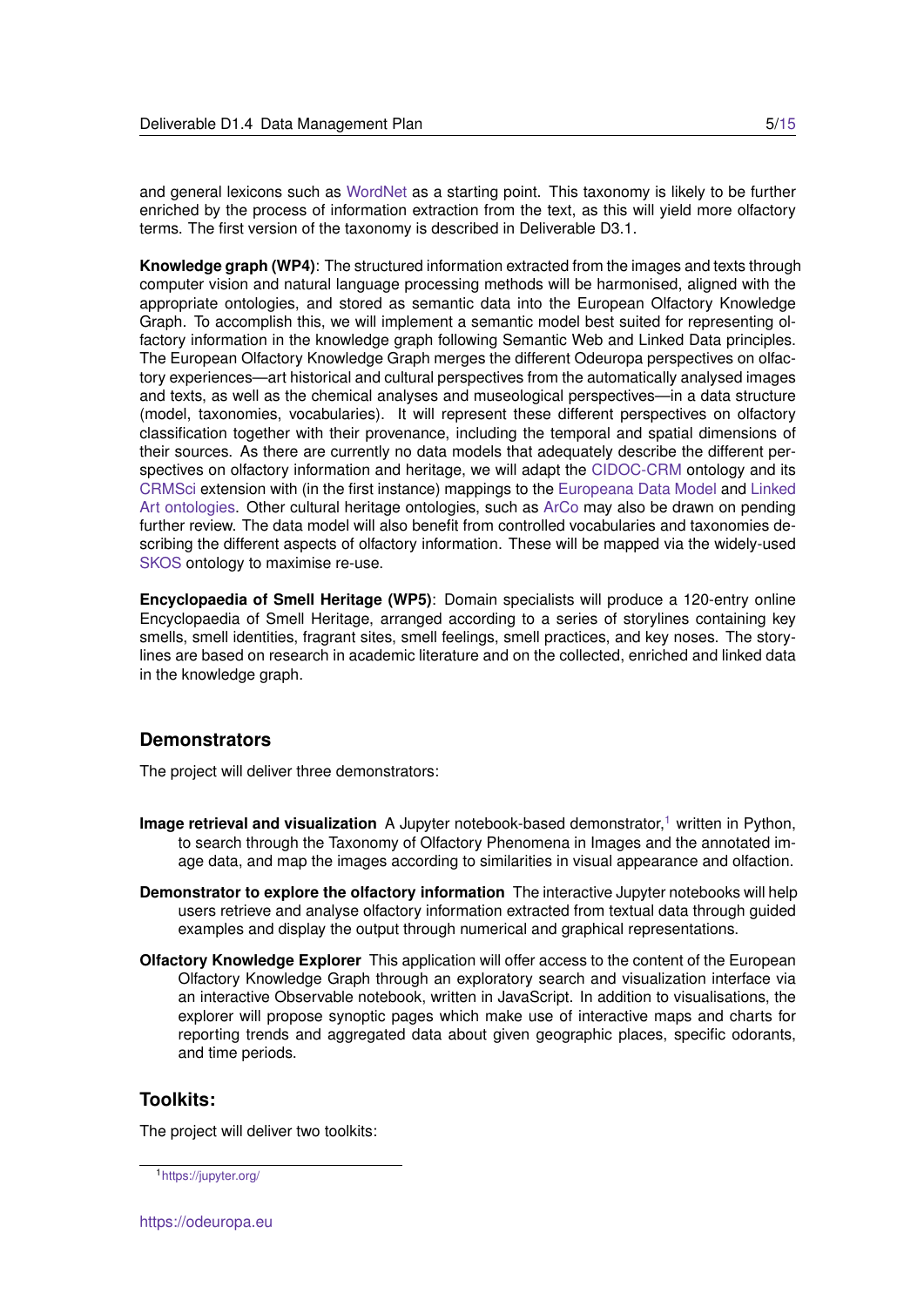- **Olfactory Storytelling Toolkit** An information package for heritage professionals interested in making use of scents to present their collections / sites. The kit will consist of: 1) Database with overview of use of olfaction in heritage presentations; 2) Best practices/ state of the art in sensory museology / olfactory events; 3) Measured impact, and the reports/publications resulting from these. The toolkit will be a combination of texts, images, short information clips, concise database.
- **Olfactory Heritage Toolkit** A toolbox with future-oriented recommendations and methodologies for sensory heritage policies and practices, including a report on the significance of scent in current intangible cultural heritage practices, an olfactory ontology enabling heritage documentation systems to include olfaction and smelling, and a publication in an international ICH journal (e.g. International Journal for Intangible Heritage).

**Olfactory Serious Game:** To enable people to find a smell which may be difficult to name, we will develop a serious game application. The game poses a series of questions to the user to iteratively filter the European Olfactory Knowledge Graph results until a set of matching entries is reached. User feedback about the correctness of the results will be collected for improving the algorithm and connecting the evolution of feelings from the past (as described in our dataset) to our modern lives (current users).

**Chemical composition data**: We will document two sample smells from the UCL museums and archives chosen for their historic relevance and cultural significance. [Olfasense](https://www.olfasense.com) will record the chemical and sensory information of these scents using gas chromatography-mass spectrometry (GCMS) and GColfactometry for future digitisation. The resulting data will consist of graphics (chromatograms, plots, word clouds) and spreadsheets (deconvolution/chemical data/sensory data).

For formats: see Table [1](#page-6-0) below.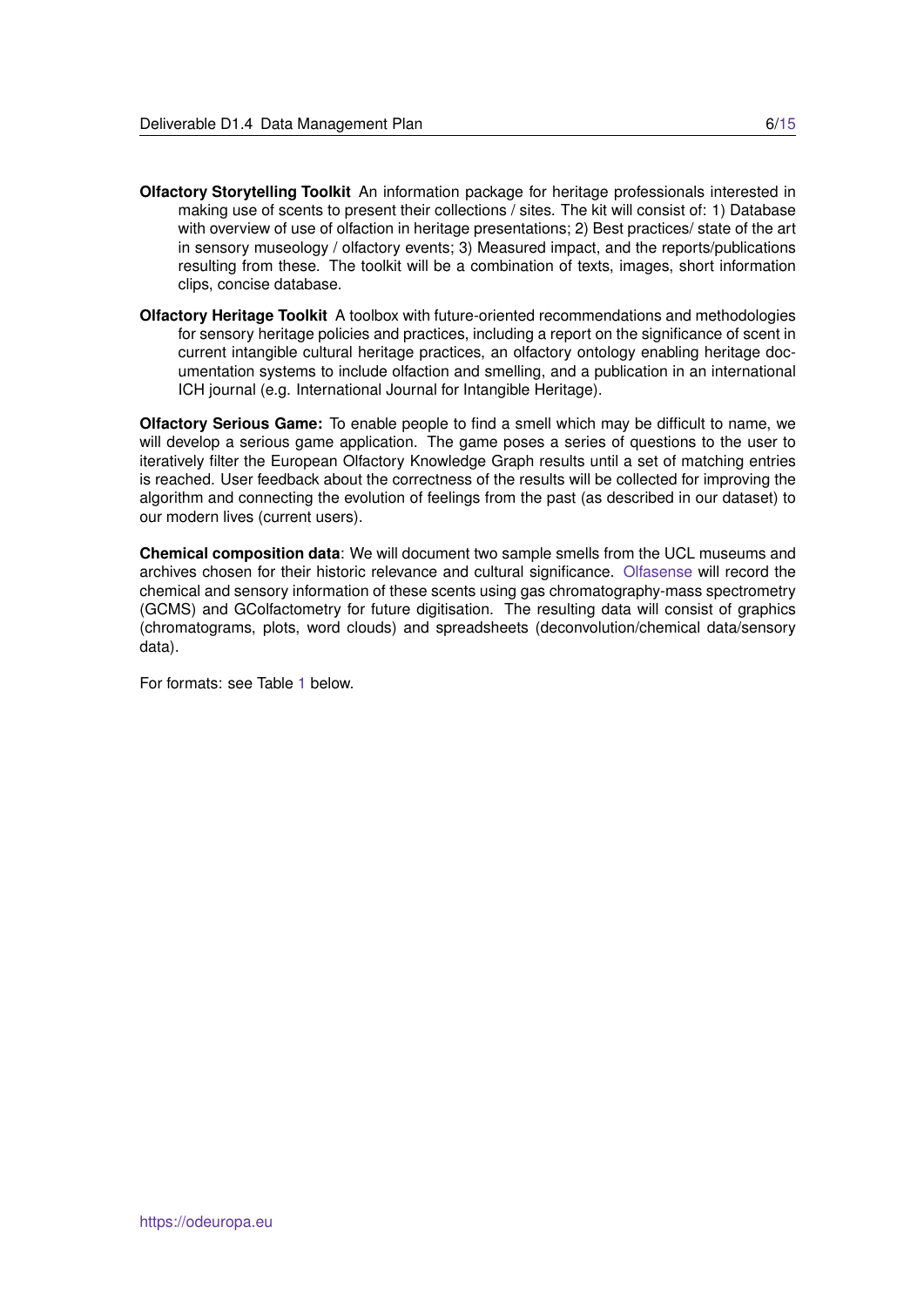| Data/software                                                             | Format/language Size  |                                                                   | <b>Storage during</b><br>project    | <b>Storage</b><br>after<br>project |
|---------------------------------------------------------------------------|-----------------------|-------------------------------------------------------------------|-------------------------------------|------------------------------------|
|                                                                           | HTML5, XML            | $<$ 5 GB                                                          | <b>KNAW</b>                         | <b>KNAW, DANS</b>                  |
| Project website<br><b>Documentation</b>                                   | Markdown,             | $<$ 5 GB                                                          | Servers of part-                    | Zenodo, GitHub                     |
|                                                                           | PDF/A                 |                                                                   | ners                                |                                    |
| Images of art-<br>works                                                   | JPG                   | 400 GB                                                            | <b>Servers FAU</b>                  | Zenodo                             |
| Annotations on<br>artworks                                                | <b>JSON</b>           | $<$ 5 GB                                                          | <b>Servers FAU</b>                  | Zenodo                             |
| Multilingual cor-<br>pus                                                  | XML, TXT              | <b>200 MB</b>                                                     | Nextcloud<br>via<br><b>EURECOM</b>  | Zenodo                             |
| Multilingual<br>benchmarks                                                | XML, TEI              | 2MB                                                               | <b>Servers FBK</b>                  | Zenodo                             |
| Computer<br>vision models                                                 | ckpt, binary files    | $\overline{<}$ 10 GB                                              | <b>Servers FAU</b>                  | GitHub                             |
| NLP-models                                                                | ckpt, binary files    | 1.5 GB per lan-<br>guage                                          | <b>Servers</b><br>FBK,<br>KNAW, JSI | GitHub                             |
| European<br>$\overline{O}$<br>factory Knowl-<br>edge<br>Graph<br>and APIs | <b>RDF</b>            | millions<br>of<br>nodes and tens<br>millions<br>of<br>of<br>edges | <b>EUR</b>                          | <b>KNAW, DANS</b>                  |
| Encyclopaedia<br>(content)                                                | HTML5, XML            | $<$ 5 GB                                                          | <b>KNAW</b>                         | <b>KNAW, DANS</b>                  |
| Encyclopaedia<br>(database)                                               | <b>MySQL</b>          | 5 <sub>GB</sub>                                                   | <b>KNAW</b>                         | <b>KNAW, DANS</b>                  |
| Demonstrator<br>image retrieval<br>visualiza-<br>and<br>tion              | Python                | $<$ 500 MB                                                        | GitHub (private)                    | GitHub                             |
| Demonstrator<br>text retrieval                                            | Python                | $\overline{$ 1MB                                                  | GitHub (private)                    | GitHub                             |
| Olfactory<br>Knowledge<br>Explorer                                        | Javascript            | $\overline{$ 1MB                                                  | GitHub (private)                    | GitHub                             |
| <b>Olfactory Story-</b><br>telling Toolkit                                | <b>HTML</b>           | $5MB$                                                             | <b>KNAW</b>                         | <b>KNAW, DANS</b>                  |
| Olfactory<br>her-<br>itage Toolkit                                        | <b>HTML</b>           | $5MB$                                                             | <b>KNAW</b>                         |                                    |
| Olfactory Seri-<br>ous game                                               | Python,<br>Javascript | $5MB$                                                             | GitHub (private)                    | GitHub                             |
| Chemical com-<br>position data                                            | <b>XLM, JPG/PDF</b>   | $<$ 1MB                                                           | <b>UCL</b>                          | <b>DIGILAB</b>                     |
| <b>Interviews</b>                                                         | <b>PDF</b>            | $\overline{$ 1MB                                                  | <b>UCL</b>                          | <b>DIGILAB</b>                     |

*What is the expected size of the data?*

<span id="page-6-0"></span>Table 1: Overview of Data and Software<sup>[2](#page-6-1)</sup>

<span id="page-6-1"></span><sup>&</sup>lt;sup>2</sup>For the sake of clarity, a division has been made between storage during and after the project. However, data, software, and documentation will be made publicly available earlier if possible. That is, once it has reached a sufficient level of maturity and utility to others, and/or is needed to validate the results presented in scientific publications.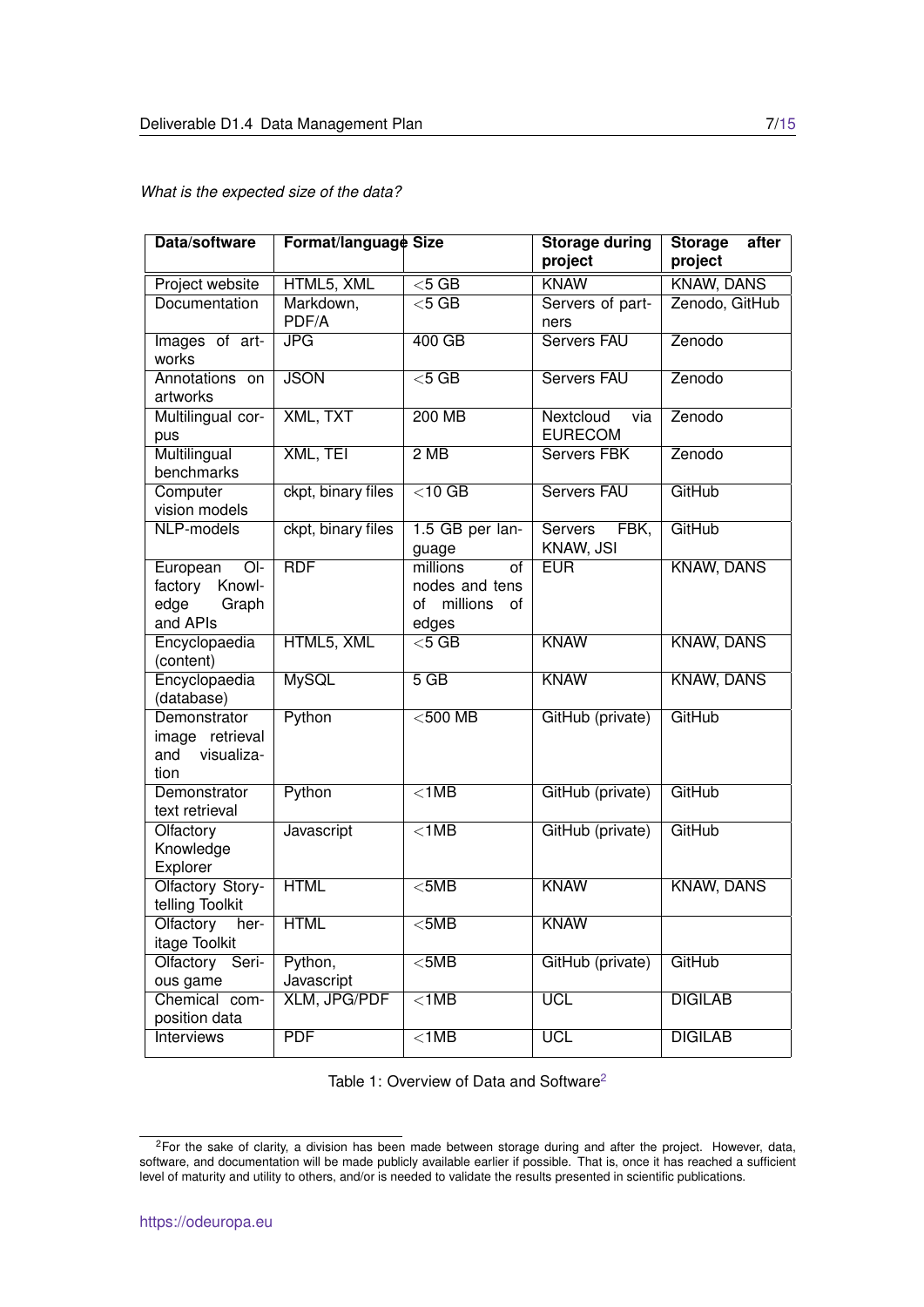*To whom might it be useful ('data utility')?*

- Galleries, Libraries, Archives and Museums (digital collection curators as well as other professionals in this field)
- Academia
	- **–** IT (Computer Vision, Computational Linguistics, Semantic Web)
	- **–** Social Sciences and Humanities (Cultural History, Art History)
	- **–** Science, Technology, Engineering and Maths (Heritage Science and Olfactory Museology)
- Industry (including Creative Industries)
- Cultural Heritage Policy Makers (Regional, National, EU, International)
- General Public including Immaterial Heritage Communities

## <span id="page-7-0"></span>**2 FAIR data**

### <span id="page-7-1"></span>**2.1 Making data findable, including provisions for metadata**

*Are the data produced and/or used in the project discoverable with metadata, identifiable and locatable by means of a standard identification mechanism (e.g. persistent and unique identifiers such as Digital Object Identifiers)?*

Datasets stored in [Zenodo](https://zenodo.org) will automatically receive a DOI. Software applications stored in [GitHub](https://github.com) will also receive DOIs via a connection with Zenodo. For the datasets stored at KNAW after the project, KNAW will create DOIs. When these datasets are stored at [DANS,](https://dans.knaw.nl/en/front-page) the Dutch National Centre of Expertise and Repository for Research Data, after a five year period (see below, *'Where will the data and associated metadata, documentation and code be deposited?'*) they receive a DOI automatically. The [DIGILAB](https://www.e-rihs.gr/digilab/) platform of the European Research Infrastructure for Heritage Science on which the chemical data are to be stored is scheduled to become operational in 2022. DIGILAB will be based on FAIR data principles, and thus will provide DOIs itself or through a linked system. On the level of specific entities, persistent identifiers are used in the form of URIs in the European Olfactory Knowledge Graph.

#### *What naming conventions do you follow?*

For file naming conventions we use the [guidelines](https://libguides.princeton.edu/c.php?g=102546&p=930626) from Pinceton University Library as a basis.

*Will search keywords be provided that optimize possibilities for re-use?*

The datasets and code stored in Zenodo, GitHub (via Zenodo), DIGILAB, DANS and KNAW will have keywords associated with them.

#### *Do you provide clear version numbers?*

Storage of data and code in Zenodo, GitHub, DIGILAB, and DANS ensures that new releases receive version numbers.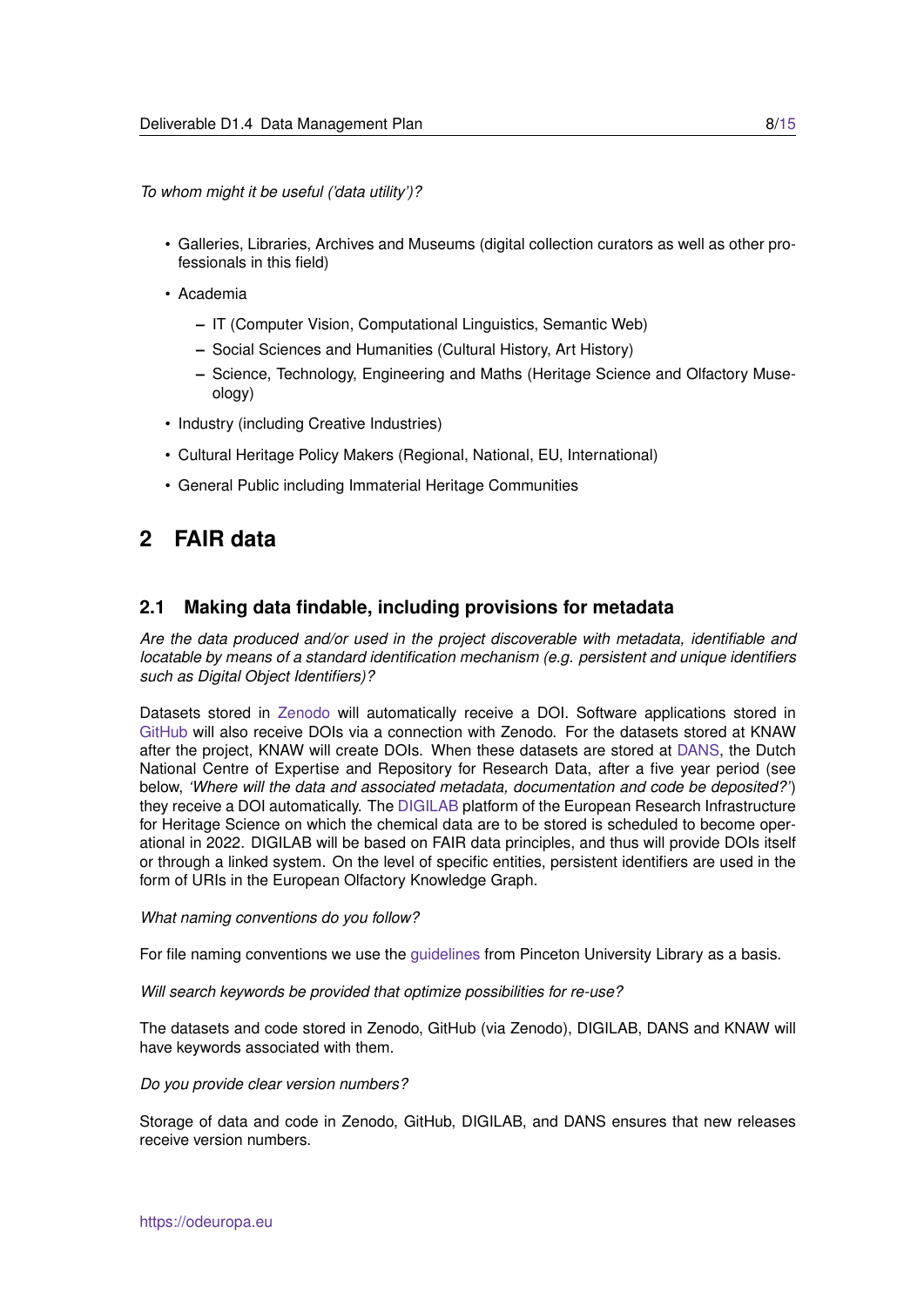*What metadata will be created? In case metadata standards do not exist in your discipline, please outline what type of metadata will be created and how.*

For administrative, descriptive, and technical metadata of the datasets as a whole we follow the standards of the above mentioned repositories, using the following elements: creator, date of creation, DOI, keywords, description, grants, version information, related datasets or software, communities, license information, export formats.

The structural metadata will consist partly of already existing metadata of the resources we use, e.g. the catalogue records of the texts and images that will be annotated, and partly of metadata specifically for the description of olfactory information, for which there are no widely accepted metadata standards yet. Developing these standards is in fact one of the objectives of this project.

### <span id="page-8-0"></span>**2.2 Making data openly accessible**

*Which data produced and/or used in the project will be made openly available as the default? If certain datasets cannot be shared (or need to be shared under restrictions), explain why, clearly separating legal and contractual reasons from voluntary restrictions.Note that in multi-beneficiary projects it is also possible for specific beneficiaries to keep their data closed if relevant provisions are made in the consortium agreement and are in line with the reasons for opting out.*

In principle, all data produced will be made openly available, partly during, but at least after the duration of the project. The images and texts including metadata we are to use for training and evaluating computer vision and NLP-models will be made available along with the associated datasets, as long as this is not prohibited by copyright licenses of the above mentioned repositories or other repositories that might be used during the project.

*How will the data be made accessible (e.g. by deposition in a repository)? What methods or software tools are needed to access the data?*

For the deposition see Table [1,](#page-6-0) and also under *'Where will the data and associated metadata, documentation and code be deposited?'*. The demonstrators on image retrieval and visualization, text retrieval as well as the Olfactory Knowledge explorer will be in the form of interactive notebooks, where data, software, and documentation is made accessible together in one environment. See above *'What types and formats of data will the project generate/collect? Will you re-use any existing data and how?'*, section 'demonstrators'.

*Is documentation about the software needed to access the data included? Is it possible to include the relevant software (e.g. in open source code)?*

See *'How will the data be made accessible (e.g. by deposition in a repository)?'*

#### *Where will the data and associated metadata, documentation and code be deposited? Preference should be given to certified repositories which support open access where possible.*

Most of the data and metadata will be deposited on Zenodo, which has been created as a FAIRcompliant repository for EC research to strengthen the community's Open Data policy (see also Table [1\)](#page-6-0). Code and its associated documentation will be deposited on GitHub, the most widely used platform for this end. Furthermore, we will use the option GitHub offers to connect repositories to Zenodo. The Odeuropa website, the European Olfactory Knowledge Graph and its APIs, as well as the Encyclopaedia of Smell Heritage will be hosted by KNAW for at least five years after the project, to safeguard these applications to be accessible and queryable by the demonstrators,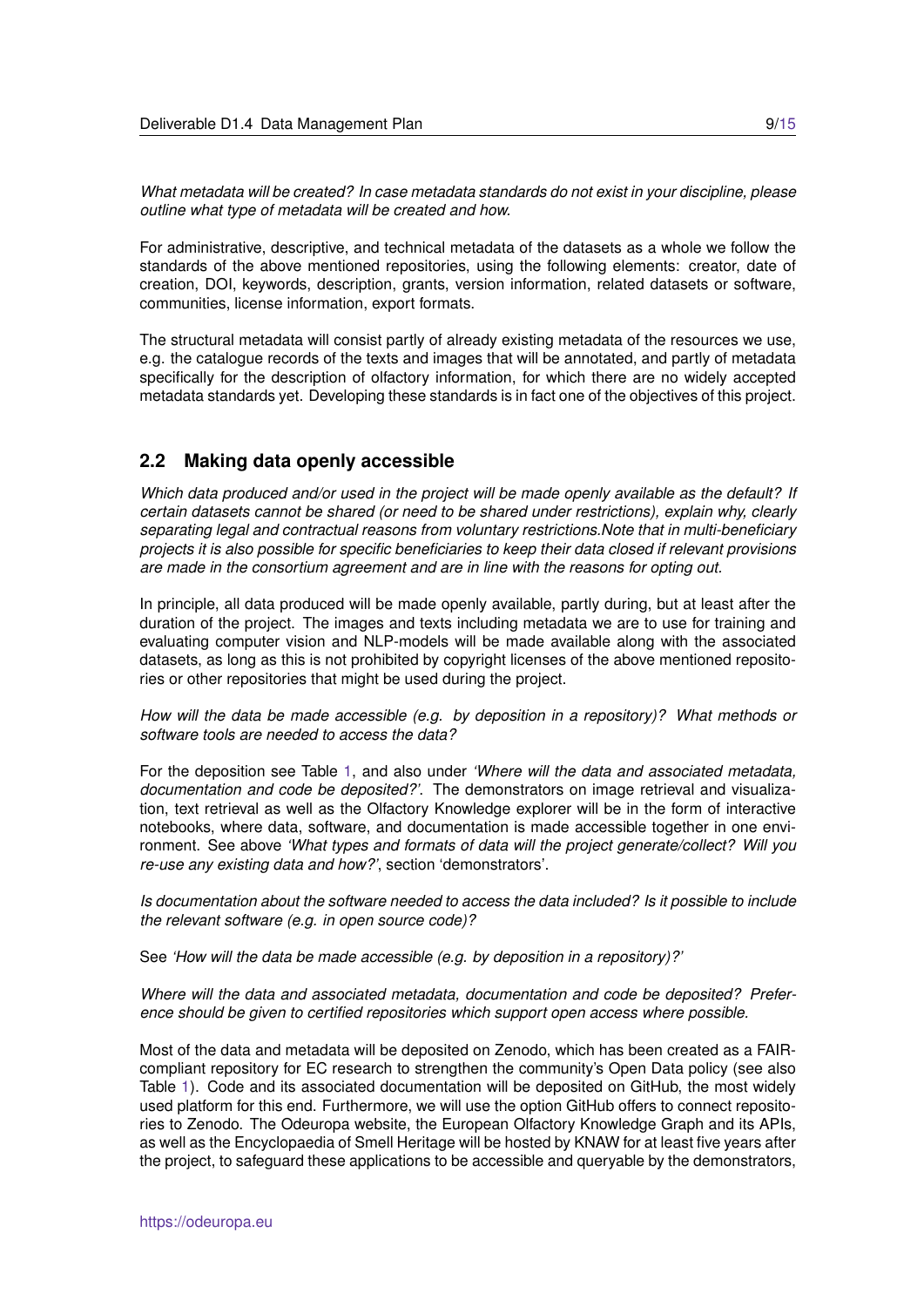and by other researchers and projects while new opportunities for collaboration and funding are pursued. Hosting by the KNAW is guaranteed for at least five years. If the KNAW will no longer be able to host after this five year period, the data model, data, and documentation of the European Olfactory Knowledge Graph, as well as the project website and the Encyclopaedia Of Smell Heritage will be deposited at DANS.

*Have you explored appropriate arrangements with the identified repository?*

Currently, no prior arrangements are needed for depositing data and code on Zenodo, GitHub, and DIGILAB, which we expect still to be the case at the end of the duration of the grant. An arrangement has been made with the KNAW for hosting the above mentioned data. When depositing data at DANS, an agreement is made automatically.

*If there are restrictions on use, how will access be provided?*

There will be no restrictions on use.

*Is there a need for a data access committee?*

No.

*Are there well described conditions for access (i.e. a machine readable license)? How will the identity of the person accessing the data be ascertained?*

The above mentioned repositories (see Table [1\)](#page-6-0) are openly accessible. No arrangements to ascertain the identity of users is needed.

### <span id="page-9-0"></span>**2.3 Making data interoperable**

*Are the data produced in the project interoperable, that is allowing data exchange and re-use between researchers, institutions, organisations, countries, etc. (i.e. adhering to standards for formats, as much as possible compliant with available (open) software applications, and in particular facilitating re-combinations with different datasets from different origins)?*

We use widely used and available formats which guarantee a maximum level of interoperability and re-use, both from a technical point of view as with regard to content. See Table [1.](#page-6-0)

*What data and metadata vocabularies, standards or methodologies will you follow to make your data interoperable?*

As no widely accepted and used scientific standards for recording, storing and sharing of historic smells exist yet, an important objective of the project is to develop these standards. However, to ensure maximum reuse and interoperability, we build these standards on top of existing initiatives, for example the earlier mentioned scent-related taxonomies and vocabularies, and connect our data with more generic vocabularies like [AAT,](https://www.getty.edu/research/tools/vocabularies/aat) [TGN,](https://www.getty.edu/research/tools/vocabularies/tgn) [CDWA,](https://www.getty.edu/research/publications/electronic_publications/cdwa) [IconClass,](http://www.iconclass.org) [PeriodO,](https://perio.do/en/) and [Wikidata;](https://www.wikidata.org/wiki/Wikidata:Main_Page) with ontologies like [CIDOC-CRM,](http://www.cidoc-crm.org) [CRMSci,](http://www.cidoc-crm.org) [EDM,](https://pro.europeana.eu/page/edm-documentation) [SEM](https://semanticweb.cs.vu.nl/2009/11/sem) or [LODE,](https://linkedevents.org/ontology) [schema.org,](https://schema.org) and [LinkedArt;](https://linked.art) and with authority files like [ISNI](https://isni.org) and [GND.](https://www.dnb.de/EN/Professionell/Standardisierung/GND/gnd)

*Will you be using standard vocabularies for all data types present in your data set, to allow interdisciplinary interoperability?*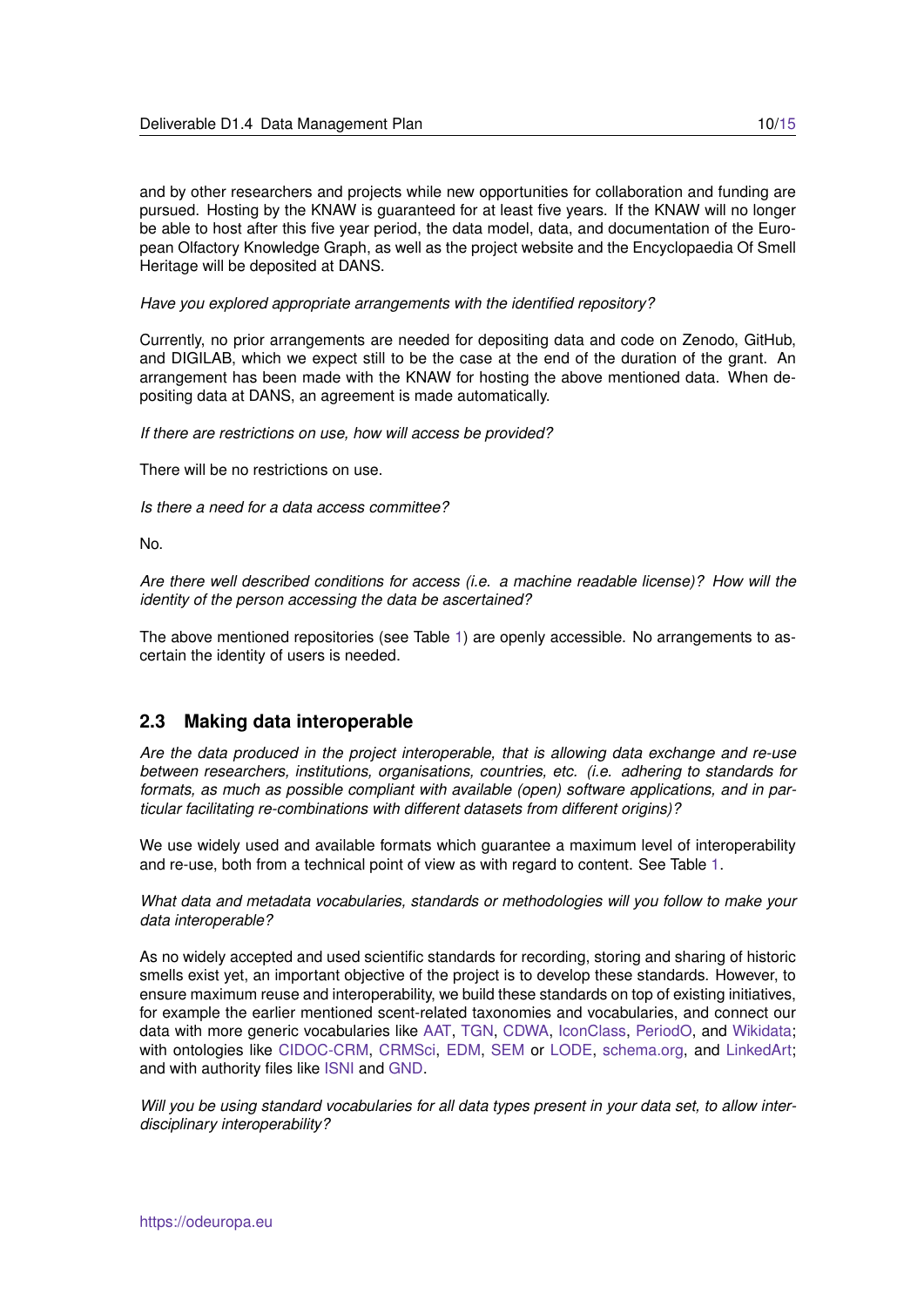The above mentioned vocabularies, ontologies and authority files are used worldwide by a wide range of disciplines.

*In case it is unavoidable that you use uncommon or generate project specific ontologies or vocabularies, will you provide mappings to more commonly used ontologies?*

As mentioned above, we wil map our ontologies and vocabularies to widely used existing ontologies and vocabularies. Specific olfactory concepts and terms will be proposed as extensions of these ontologies and vocabularies (for example [WordNet\)](https://wordnet.princeton.edu), thus making them available for use in future olfactory research and improve further standardisation in this field.

### <span id="page-10-0"></span>**2.4 Increase data re-use (through clarifying licences)**

*How will the data be licensed to permit the widest re-use possible?*

The data will be shared under an [ODC](https://opendatacommons.org) compliant (attribution only) license. All the software developed by the consortium will be made available under [OSD](https://opensource.org/osd-annotated) conformant open source licenses with specific provision allowing future commercial re-use. The documentation and multimedia created will be shared under a [Creative Commons CC-BY 4.0](https://creativecommons.org/licenses/by/4.0/) (attribution only) license.

*When will the data be made available for re-use? If an embargo is sought to give time to publish or seek patents, specify why and how long this will apply, bearing in mind that research data should be made available as soon as possible.*

All data, software and documentation will be made available for reuse at the latest at the end of the grant, but earlier if possible. That is, once it has reached a sufficient level of maturity and utility to others, and/or is needed to validate the results presented in scientific publications.

*Are the data produced and/or used in the project usable by third parties, in particular after the end of the project? If the re-use of some data is restricted, explain why.*

There will be no restrictions on the re-use of the data produced once published. Any images or texts with copyright restrictions that we might use for training the computer vision and NLPmodels will not be published.

*How long is it intended that the data remains re-usable? Are data quality assurance processes described?*

In principle, the data remains re-usable as long as the above mentioned repositories continue running and keep our data accessible. The JavaScript and Python demonstrators will be accessible for a minimum of five years after the duration of the grant. The KNAW has committed to host the Odeuropa website, the European Olfactory Knowledge Graph, the Encyclopaedia of Smell Heritage for at least five years after the end of the project. If the KNAW will no longer be able to host after this five year period, the data model, data, and documentation of the European Olfactory Knowledge Graph, as well as the project website and the Encyclopaedia Of Smell Heritage will be first exported and subsequently deposited with DANS.

In the project, each deliverable will go through an internal review. It is not possible to check each data point in in our datasets due to their size, but as we use data from trusted providers and ascribe to FAIR data and AI principles we are confident the Odeuropa project can deliver high quality data resources.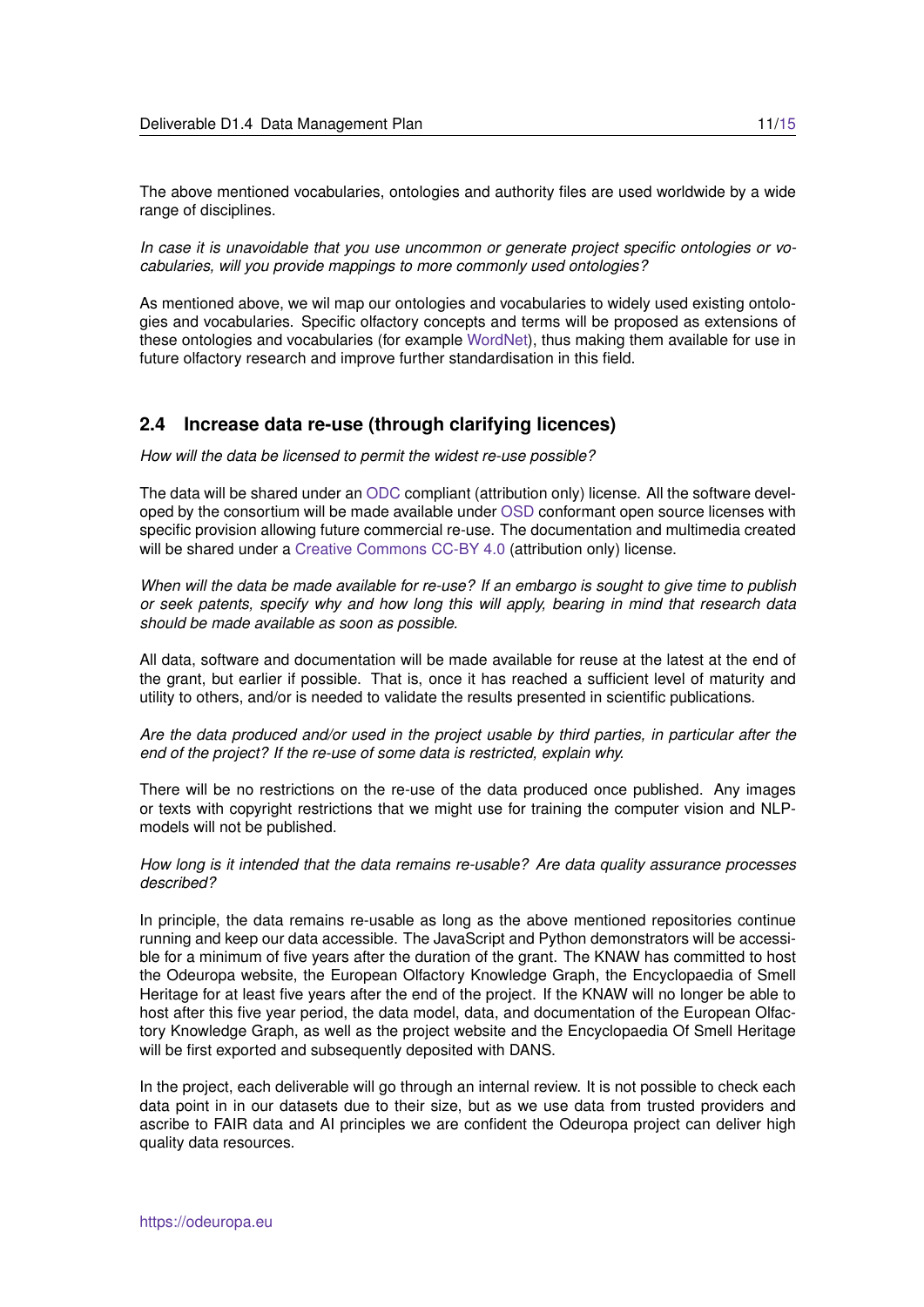### <span id="page-11-0"></span>**3 Allocation of resources**

#### *What are the costs for making data FAIR in your project?*

As the project is from the outset intrinsically aimed at making the data as FAIR as possible in order to reach the maximum level of reuse by others, no specific costs for making data FAIR are budgeted, except for the prolonged usability of the JavaScript and Python demonstrators after the project ( $\epsilon$  5,360). The costs for keeping the Odeuropa Website, the European Olfactory Knowledge Graph, and the Encyclopaedia Of Smell Heritage running for a five year period after the grant will be covered as a contribution in kind by KNAW.

*How will these be covered? Note that costs related to open access to research data are eligible as part of the Horizon 2020 grant (if compliant with the Grant Agreement conditions).*

The costs for the prolonged usability of the JavaScript and Python demonstrators after the project  $(\text{\large \Leftrightarrow 5.360})$  are covered in the grant budget. The costs for keeping the Odeuropa Website, the European Olfactory Knowledge Graph, and the Encyclopaedia Of Smell Heritage running for a five year period after the grant will be covered as a contribution in kind by KNAW.

#### *Who will be responsible for data management in your project?*

Data management in the project is part of the overall project management in WP1, under responsibility of the KNAW. In this task the Odeuropa Management Team is supported by dr. Ronald Sluijter, who is a member of the Department of Data Management of the Huygens Institute for the History of the Netherlands (KNAW).

*Are the resources for long term preservation discussed (costs and potential value, who decides and how what data will be kept and for how long)?*

As we consider all the data to be created of high value for future research and reuse by the above mentioned groups (see *'To whom might it be useful ('data utility')?'*) we consciously made the choice for depositing the data in well known and widely used repositories which we assume to remain operational for a long time after the duration of the project, and which are without costs. Because we expect reuse of the data to be especially stimulated by a prolonged usability of the website, the European Olfactory Knowledge Graph, and the Encyclopaedia of Smell Heritage, KNAW guarantees to keep these specific deliverables operable for at least a five year period after the duration of the grant. The earlier mentioned demonstrators will be hosted on commercial platforms also for a five year period after the duration of the grant. As the consortium partner responsible for project and data management, KNAW will take the lead in discussing the operability of these deliverables after the five-year period in a timely manner.

### <span id="page-11-1"></span>**4 Data security**

*What provisions are in place for data security (including data recovery as well as secure storage and transfer of sensitive data)?*

The deposition of the data in the earlier mentioned repositories guarantee data security, including data recovery. Zenodo servers are managed via OpenStack and Puppet configuration management systems, ensuring that the servers always have the latest security patches applied. Files are stored in CERN's EOS service. Each file copy has two replicas located on different disk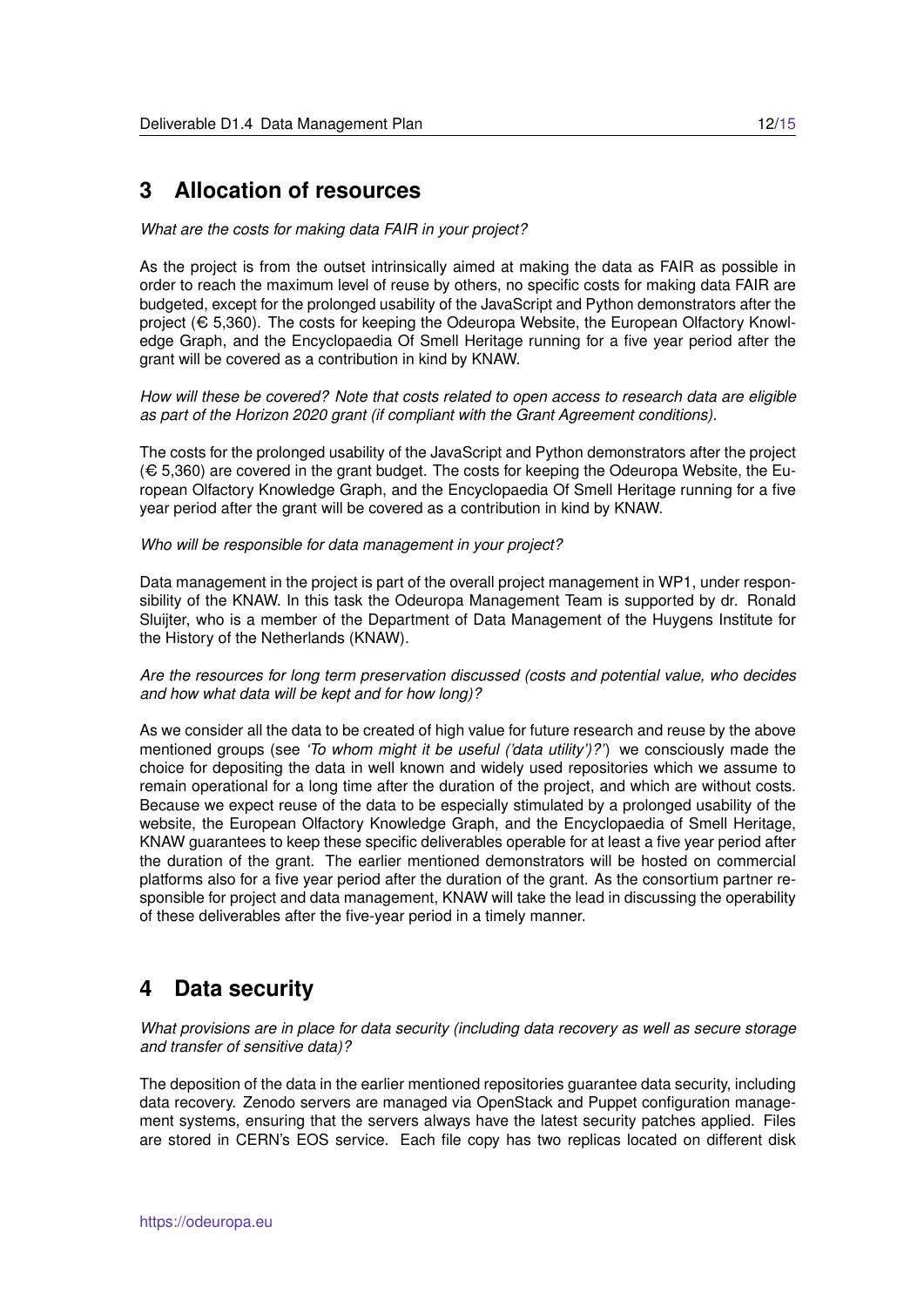servers.<sup>[3](#page-12-2)</sup> We will also archive code stored in Github in Zenodo, thus assuring it to be secure and backed-up as well.<sup>[4](#page-12-3)</sup> The underlying data and code of the European Olfactory Knowledge Graph and the Encyclopaedia of Olfactory Heritage, which will be kept running for at least five years after the duration of the grant, will also be deposited in Zenodo.

*Is the data safely stored in certified repositories for long term preservation and curation?*

See above, *'Where will the data and associated metadata, documentation and code be deposited?'*

## <span id="page-12-0"></span>**5 Ethical aspects**

*Are there any ethical or legal issues that can have an impact on data sharing? These can also be discussed in the context of the ethics review. If relevant, include references to ethics deliverables and ethics chapter in the Description of the Action (DoA).*

We will collect basic identifiers during a series of video interviews for WP6. However, these will be anonymised at transcript stage and the original videos deleted. Ethics approval will be obtained for all relevant studies including online and presential questionnaires and interviews; ethics committee reports and consent process will be included in the project Deliverables D8.1 and D8.3. Questionnaires gather data anonymously. Some video interviews will gather basic identifiers which constitute personal data; these identifiers will be anonymised at interview transcript stage and the original videos deleted to prevent re-anonymisation. These studies and the resulting data analysis will be carried out in compliance with the [UCL Code of Conduct for Research](https://www.ucl.ac.uk/srs/sites/srs/files/code-of-conduct-research.pdf) and the [European Code of Conduct for Research Integrity.](https://ec.europa.eu/info/funding-tenders/opportunities/docs/2021-2027/horizon/guidance/european-code-of-conduct-for-research-integrity_horizon_en.pdf)

Odeuropa's approach to the EU's requirements for realising trustworthy AI systems are discussed in Deliverable D8.2

The consortium has sub-contracted IFF for designing fragrant interpretations for several olfactory events (WP7). Following patent practices in the perfume industry the ingredients of these fragrances will be disclosed and shared, while the exact dosage remains the intellectual property of IFF.

*Is informed consent for data sharing and long term preservation included in questionnaires dealing with personal data?*

Yes. Details of consent process materials will be included in the project Deliverables D8.1 and D8.3.

## <span id="page-12-1"></span>**6 Other issues**

*Do you make use of other national/funder/sectorial/departmental procedures for data management? If yes, which ones?*

During the project several datasets will be securely hosted on internal servers of the relevant Odeuropa partners. Therefore, in the first instance, the management and preservation of these

<span id="page-12-2"></span><sup>3</sup><https://about.zenodo.org/infrastructure>

<span id="page-12-3"></span><sup>4</sup><https://guides.lib.berkeley.edu/citeyourcode>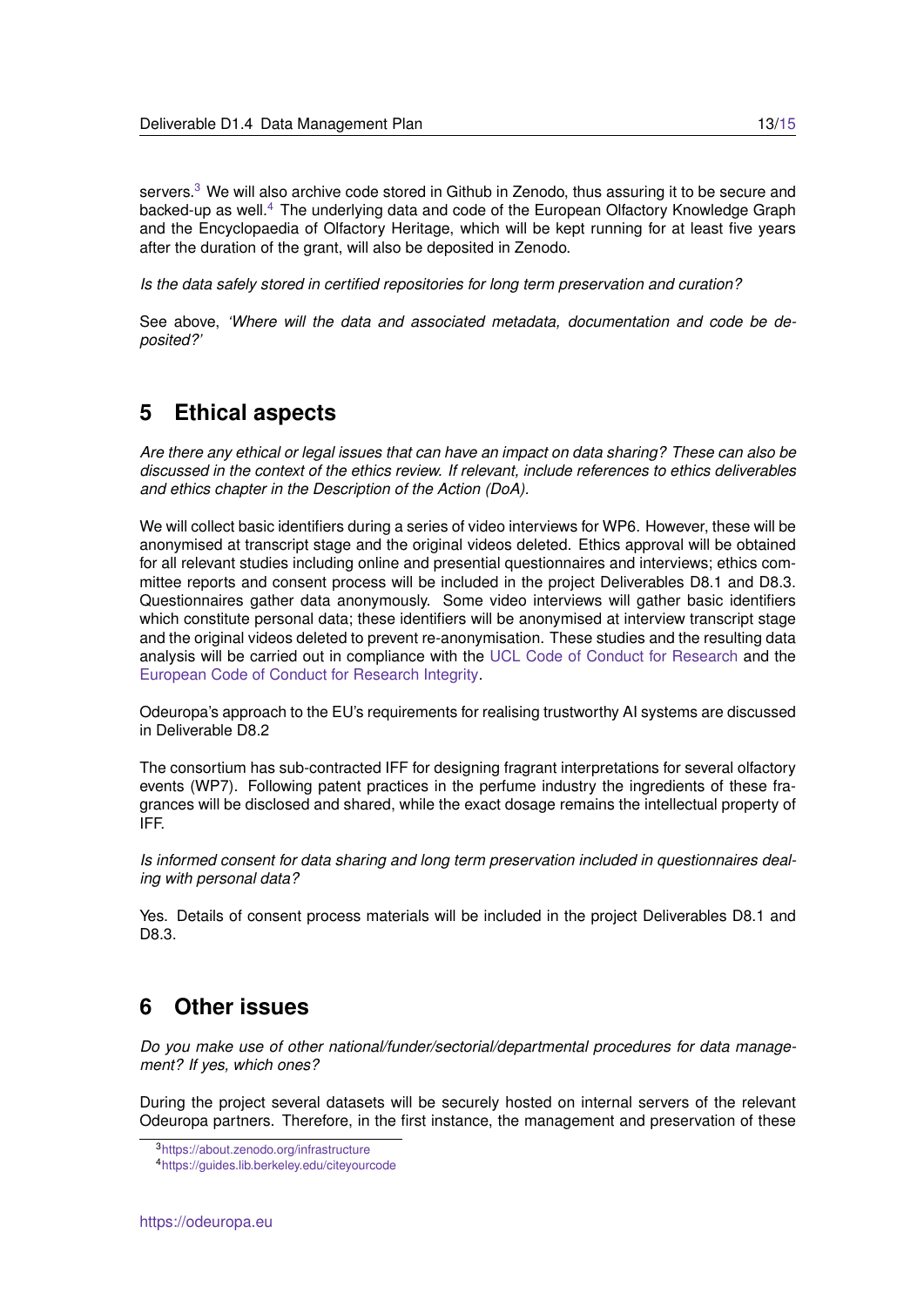data and their associated metadata are the responsibility of the respective technical partner in compliance with their institutional Data Management Plans.